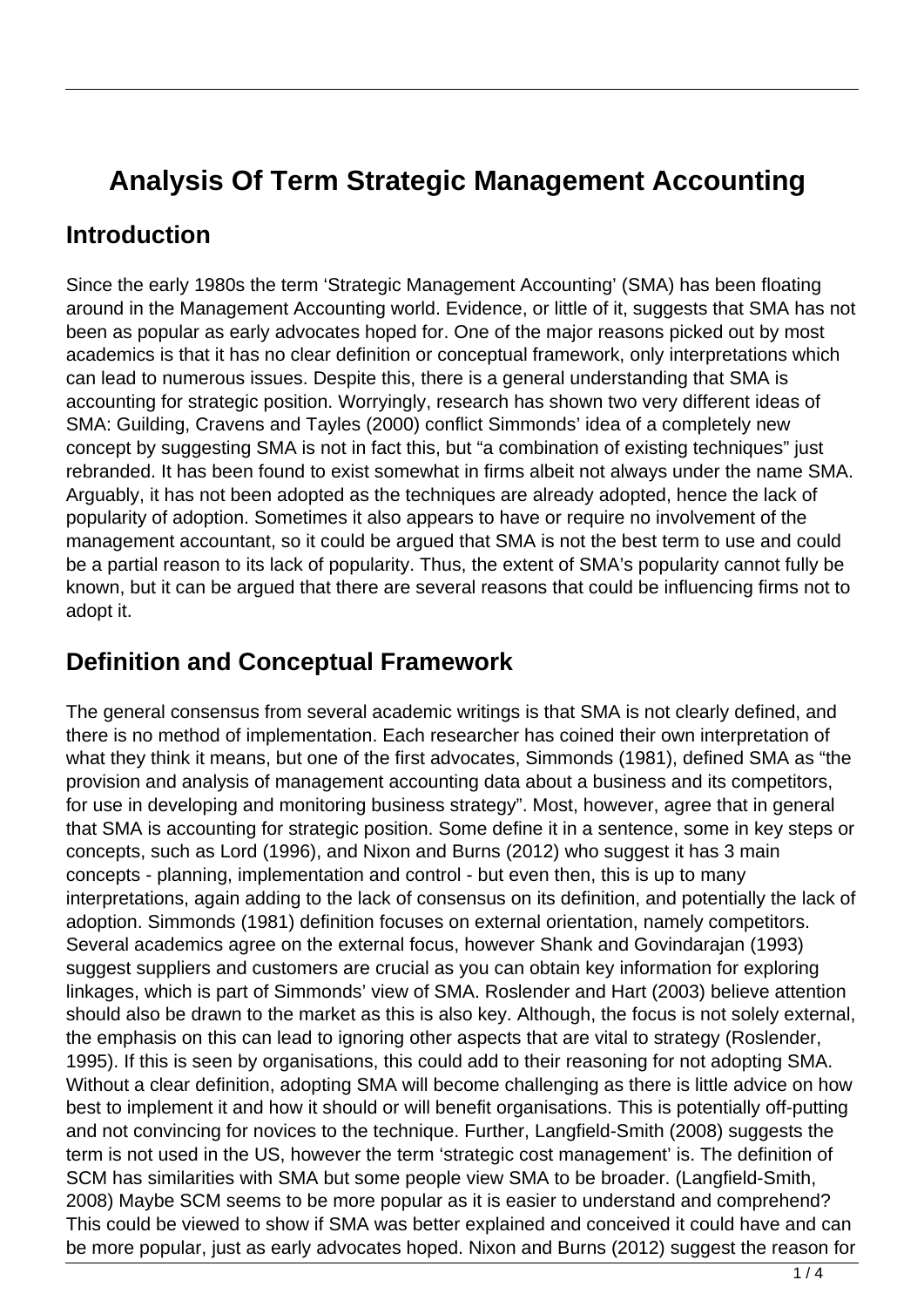SMA lacking a concise definition could be due to there being no clear definition for strategy as it is such a varied and complex term.

Many academics suggest a number of techniques within SMA: Langfield-Smith (2008) lists 9 techniques, for example target-costing, life-cycle costing and strategic cost analysis, whereas Guilding, Cravens and Tayles (2000) considered 12 techniques in their survey and Cinquini and Tenuccci (2010) used 11 techniques in their research. The variety in types and number of techniques can cause confusion when looking at which to implement when adopting SMA, therefore can add to the lack of adoption.

Furthermore, although a wide range of techniques exist, not every technique is beneficial to every firm (Cinquini and Tenucci, 2010; Shank, 1989; Nixon and Burns, 2012). Most of the SMA literature does not provide clear guidance on which techniques are best for which type of strategy and how much emphasis should be placed on different ones, which again can be unappealing to firms looking at adopting it. Cinquini and Tenucci (2010) found that factors affecting choice of technique include firm size (Cadez and Guilding, 2008; Guilding, 1999) and market orientation (Guilding 1999; Guilding and McManus, 2002). They found that prospector firms used SMA techniques that focused more on customers, competitors and performance, when compared to defenders. This was also found to be more popular for differentiators than cost reducers (Cinquini and Tenucci, 2010). On the other hand, SMA techniques that have a more cost orientation are more popular with defenders than prospectors, and for cost leaders than differentiators. This proves that technique usage does fluctuate/differ with type of strategy. However, as this is not common within literature and research, it is unlikely that firms will know clearly what techniques are best for their type of strategy and as there is so much choice, this might discourage firms from adopting SMA altogether. The SMA literature's lack of attention to strategies affecting techniques implies that any technique will work for whatever strategy firms adopt, however this is not the case (Cinquini and Tenucci, 2010). Some surveys carried out by academics exploring the popularity of SMA techniques, do not have background knowledge of firms and how they operate or strategies, so arguably the techniques could be being used but not actually be beneficial to the firm (Nixon and Burns, 2012). Thus, one could say they may not actually be popular. In Lord (1996) study of Cyclemakers, their strategy was predominantly differentiation, which Shank (1989) suggests for that they should focus on marketing costs. Also, the case proved that emphasis on different techniques was not always anticipated by the SMA literature (Lord, 1996). In addition, Carlsson-Wall, Kraus and Lind (2015) advocate that SMA literature suggestions of techniques differ to what is actually put into practice.

## **Diminishing Role of the Management Accountant and SMA Techniques Already Exist Throughout Firms**

Linking back to Guidling, Cravens and Tayles (2000) challenging Simmonds' argument that SMA is a new concept, Lord (1996) argues that some of the techniques are already used in organisations, and hence it could be argued that in fact SMA is popular to some extent without being realised. The Cyclemakers case study shows they collected competitor information and utilised linkages to reduce costs (Lord, 1996). Although this links to Simmonds' vision of SMA, there was no mention of SMA as the 'brand' for carrying out these activities. Thus, proving the existence of techniques within organisations, and arguably, this is why it is not being adopted. If techniques are not new to SMA, and are already used then why is there a need to rebrand them/adopt SMA? It is also thought that SMA has been created to "restore the lost relevance of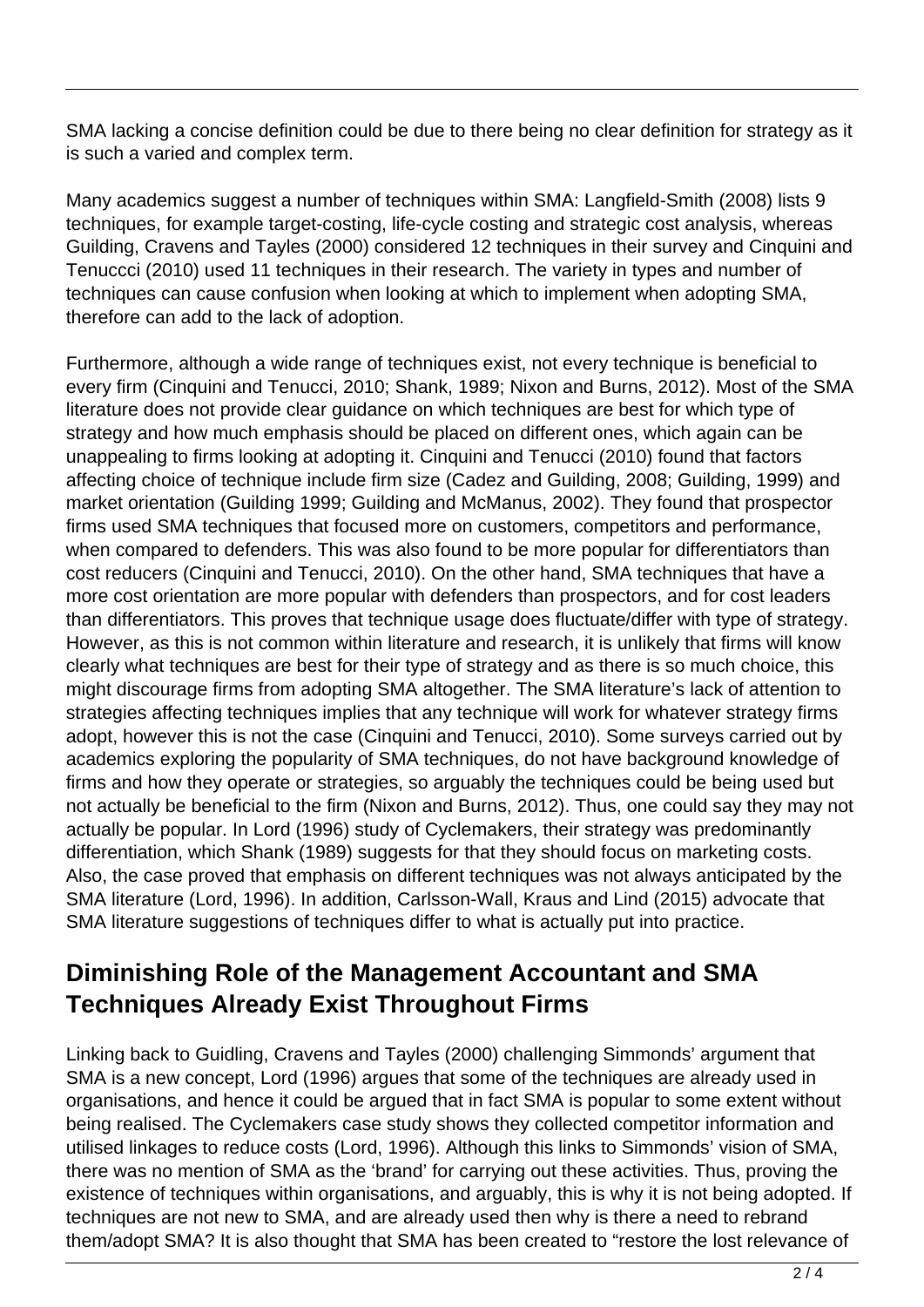management accounting" (Roslender and Hart, 2003; Oboh and Aijbolade, 2017). Lord (1996) shows through Cyclemakers that information gathered is not necessarily quantitative, nor collected and analysed by the management accountant, which early advocate Simmonds (according to Lord) implied "only people with highly developed management accounting skills" could handle the information required. Anderson (2007) was sitting on the fence in that the skills of management accountants are "well suited to the task". However, it could be argued that other employees within the firm may have better or just as good knowledge and skills required to carry out tasks, as seen in Cyclemakers. Operating staff have specialised knowledge that could only be known from working hands on in specific departments (Lord, 1996). Further arguing the case that techniques are already within systems, Nixon and Burns (2012) study found that a company had several SMA techniques already within their information system, and without 'SMA' being mentioned anywhere. Again, why would firms adopt SMA and/or change their system when it is already working in a way that is somewhat the same and similar to SMA?

Does it matter if SMA techniques are carried out by the accountant if they can be done just as successfully if not more by other employees? Dixon and Smith (1993) suggest that the management accountant's skills are important and means they can work with strategy, however if other people in the firm can do it just as well then the accountant could be there to audit the information. As management accounting is changing, management accountants are going to have to adapt to the changes otherwise they are going to find their role as it stands now coming to an end as they are no longer required (Cooper 1996). One could argue that 'Strategic Management Accounting' could be better named without 'accounting' when arguably the accountant is not required, however this idea is still very much conflicting.

Collecting customer information, albeit mentioned as a technique of SMA, is arguably more appropriately a fundamental part of business. This can further argue that SMA is not a new idea.

Firms can create the benefits from SMA without technically implementing it.

Cugnesan, Dunford and Palmer (2012) argue that SMA cannot properly be applied to the public sector/needs adapted to be beneficial for public sector organisations, meaning SMA cannot be successfully adopted by every type of company. This can further contribute to the reason SMA is not as popular as expected, as less firms are actually able to adopt it. For example, the profit maximising focus of private sector organisations makes techniques such as competitor and cost accounting (Guilding, Cravens and Tayles, 2000) less important, and mostly ineffective for public sector organisations. In addition, Nixon and Burns (2012) argue that SMA literature focuses on some assumptions, namely a stable environment and aim to maximise shareholder wealth, that are not necessarily always true, especially with corporate governance increasing in importance. Adaptations to make SMA \_\_\_\_ for public sector companies, potentially requires a lot of time and money, and as the benefits of SMA are not clearly known, firms may not be willing to give up its resources for potentially no benefit.

The agreement of most on the definition of SMA is the competitor focus. However, competition has changed since the first advocation of SMA, and competitive environments are constantly changing (Nixon and Burns, 2012). They argue that SMA needs to keep up with the fastchanging environment of today's business world. This suggests that SMA will need regular adapting or changing to ensure it is keeping up with the times and staying effective. Arguably, SMA needing regular adapting for several reasons can be timely and costly and put firms off